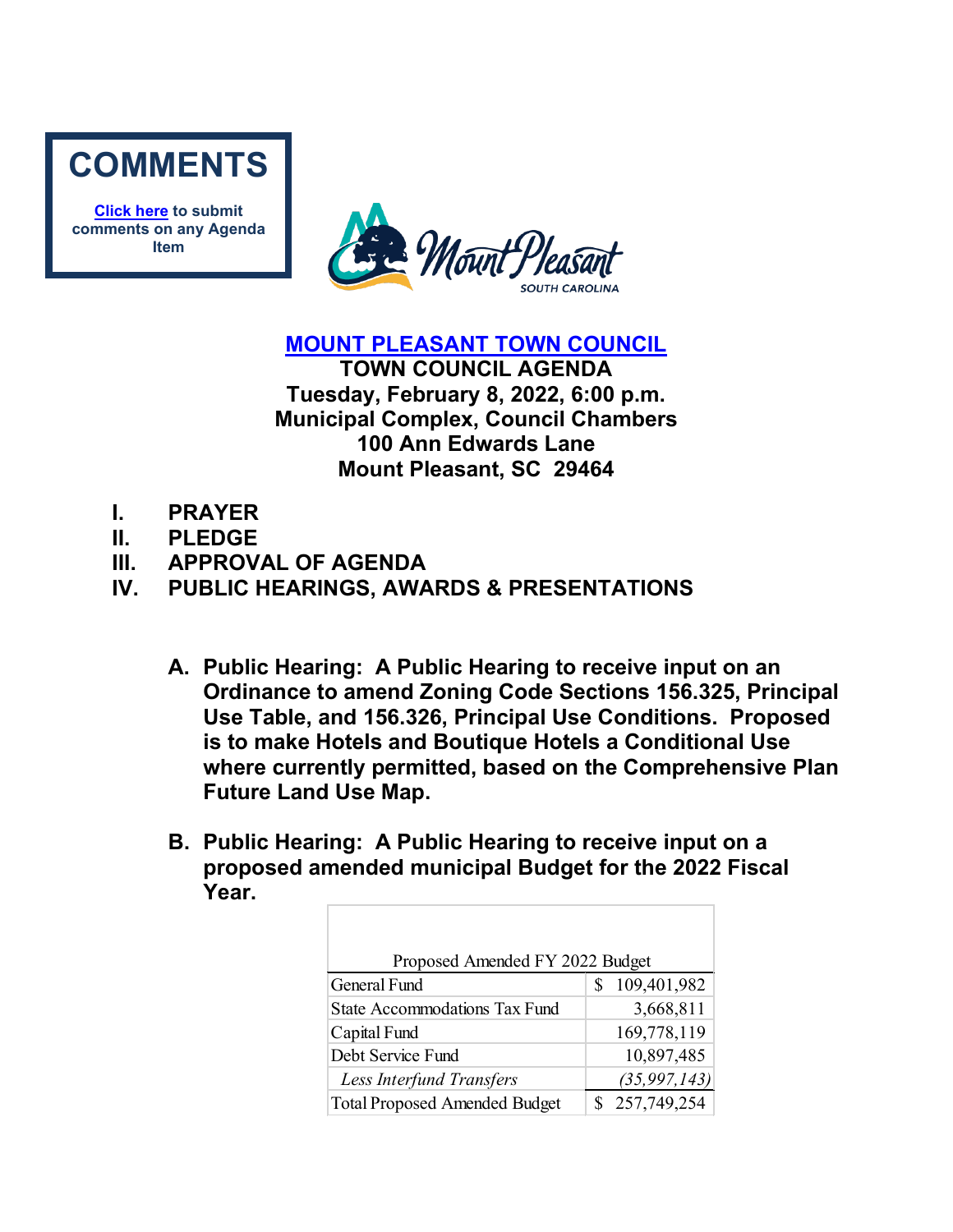| Current<br>Revenue             | Amended<br>Revenue             | Percentage<br>Change In | <b>Current</b><br>Millage                  |
|--------------------------------|--------------------------------|-------------------------|--------------------------------------------|
| FY 2022                        | FY 2022                        | <b>Revenue</b>          | FY 2022                                    |
| \$242,599,976                  | \$257.749.254                  | 6.24%                   | 34.7 Mills (operating)<br>4.6 Mills (debt) |
| Current<br><b>Expenditures</b> | Amended<br><b>Expenditures</b> | Percentage<br>Change In | Amended<br>Millage                         |
| FY 2022                        | FY 2022                        | <b>Expenditures</b>     | FY 2022                                    |
| \$242,599,976                  | \$257.749.254                  | 6.24%                   | 34.7 Mills (operating)<br>4.6 Mills (debt) |

One mill generates \$1,124,622,687 as based on the total estimated assessed value of all real and personal properties within the Town of Mount Pleasant. One mill equals \$1.00 per \$1,000 of assessed property value.

**C. Public Hearing:** A Public Hearing to receive input on a proposed Seventh Amendment to Development agreement By and Between CDM of Charleston, LLC and Town of Mount Pleasant South Carolina.

Proposed is to amend Exhibit C to the Development Agreement, Governing Regulations, entitled "*Planned Development District Development Standards: Amending the PD District for Carolina Park*", to repeal and replace Exhibit K, entitled *Highway 17 Access Exhibit* dated June 21, 2007. All references thereto in Section 7(f) of the Agreement are deleted and replaced by Exhibit A hereto "Highway 17 Access Exhibit" dated June 21, 2007, and revised November 15, 2021, showing the new ingress/egress access connection designated "F" located south of Carolina Park Boulevard.

Carolina Park is comprised of approximately 1,608.50 acres of land and whose location is generally described as being on the north side of US Highway 17 between the Park West and Pepper Plantation developments.

- **D. Recognition of Mount Pleasant Teachers of the Year**
- **E. Housing for All Mount Pleasant Presentation**
- **F. Dr. Jan Wrobleski Proclamation**
- **G. Recognition of Oceanside Collegiate Academy Girls Tennis State Champions**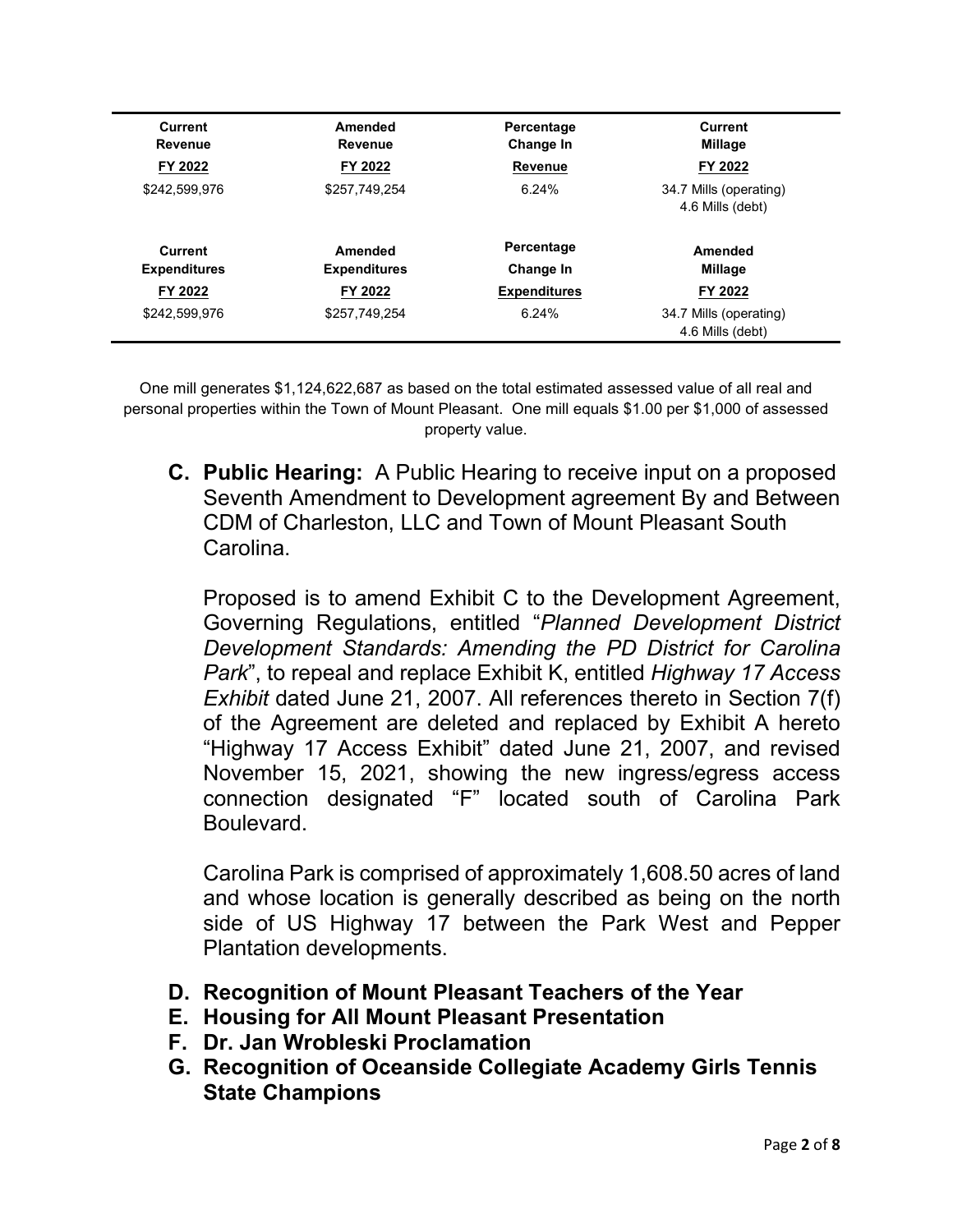- **H. Recognition of Oceanside Collegiate Academy Girls Volleyball State Champions**
- **I. Longevity Awards**
- **V. APPROVAL OF MINUTES FROM THE [JANUARY 11, 2022](https://www.tompsc.com/AgendaCenter/ViewFile/Minutes/_01112022-1126) TOWN COUNCIL MEETING, AND THE DECEMBER 2021 FINANCIAL STATEMENT.**
- **VI. PUBLIC COMMENT**

# **VII. CONSENT AGENDA ITEMS**

**A. Final Reading:** An Ordinance providing for the annexation of an approximately 0.515 acre tract of land located at 1501 N Lakeshore Drive and depicted as Lot 1 Block G on a plat recorded by the Charleston County ROD Office in Plat Book M, Page 044. [\(Ord.](https://www.tompsc.com/DocumentCenter/View/40078/Ord-No-22001)  [No. 22001\)](https://www.tompsc.com/DocumentCenter/View/40078/Ord-No-22001)

[January 3, 2022 Planning Committee Minutes](https://www.tompsc.com/AgendaCenter/ViewFile/Minutes/_01032022-1123)

**B. Final Reading:** An Ordinance providing for the annexation of an approximately 17.21 acre tract of land located at 1402 Marshwind Drive and depicted as Lot B-3 Island and B-3 Marsh on a plat recorded by the Charleston County ROD Office in Plat Book AY, Page 091. [\(Ord. No. 22002\)](https://www.tompsc.com/DocumentCenter/View/40079/Ord-No-22002)

[January 3, 2022 Planning Committee Minutes](https://www.tompsc.com/AgendaCenter/ViewFile/Minutes/_01032022-1123)

**C. Final Reading:** An Ordinance to rezone three parcels improved with Mount Pleasant Waterworks Pump Stations from R-1 and R-4 to PI-1, Public Institutional-1 District. Pump Station 28 currently zoned R-1 and located at 1098 Cottingham Drive; Pump Station 70 currently zoned R-1 and located at 1391 Stuart Engals Boulevard; and Pump Station 167 currently zoned R-4 and located at 3794 Sawmill Court. [\(Ord. No. 22003\)](https://www.tompsc.com/DocumentCenter/View/40080/Ord-No-22003)

[January 3, 2022 Planning Committee Minutes](https://www.tompsc.com/AgendaCenter/ViewFile/Minutes/_01032022-1123) [December 15, 2021 Planning Commission Minutes](https://www.tompsc.com/AgendaCenter/ViewFile/Agenda/_12152021-1099)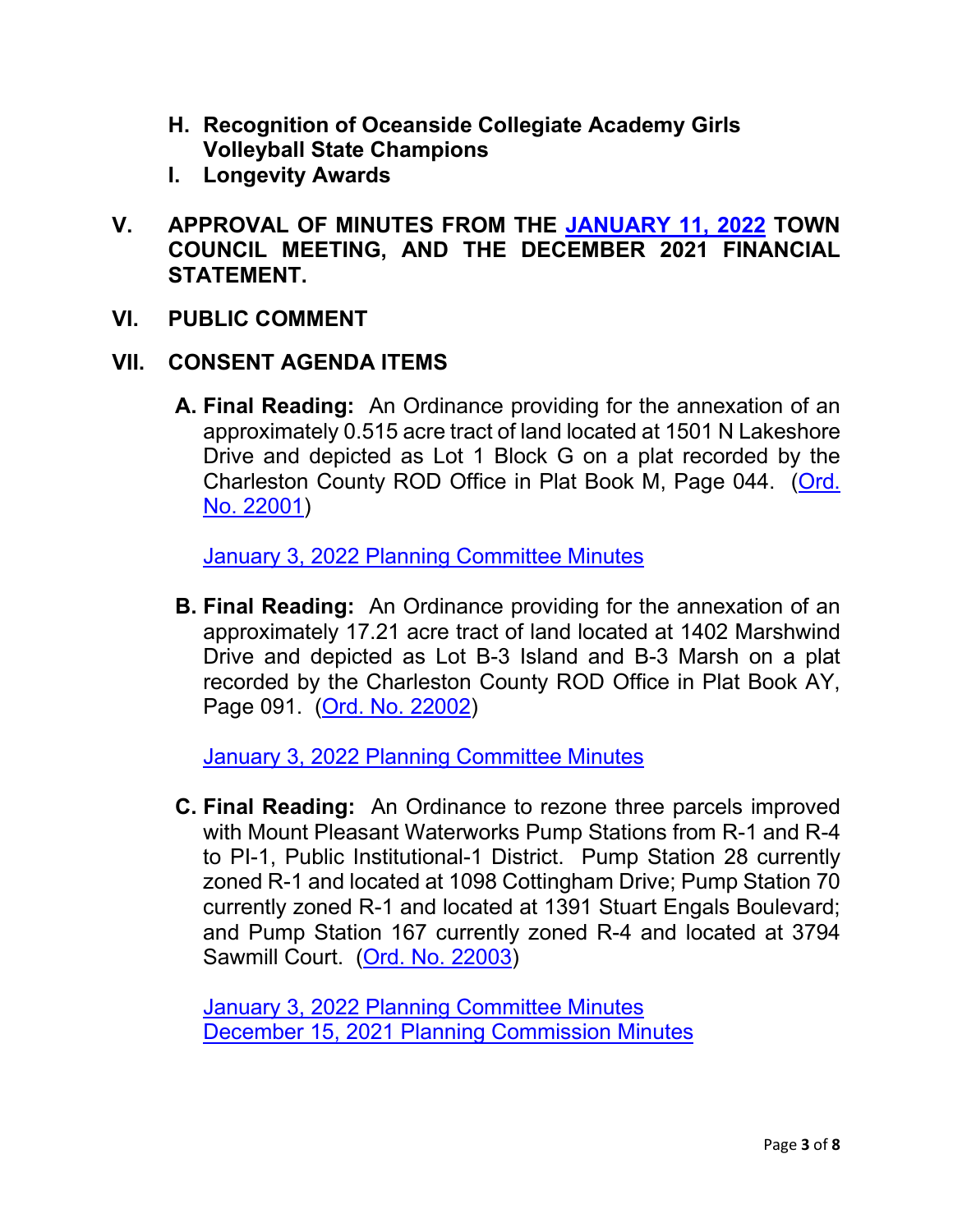**D. Final Reading:** An Ordinance to amend Zoning Code Section 156.108, Curb Cut Separation. Proposed is to appropriately designate purview of access drives to applicable right-of-way owner or governing jurisdiction. [\(Ord. No. 22005\)](https://www.tompsc.com/DocumentCenter/View/40072/Ord-No-22005)

[January 3, 2022 Planning Committee Minutes](https://www.tompsc.com/AgendaCenter/ViewFile/Minutes/_01032022-1123) [December 15, 2021 Planning Commission Minutes](https://www.tompsc.com/AgendaCenter/ViewFile/Agenda/_12152021-1099)

**E. Final Reading:** An Ordinance to amend Zoning Code Section 156.305, Planned Development Districts. Proposed is to establish development standards for PD Ordinances that did not adopt development standards. [\(Ord. No. 22006\)](https://www.tompsc.com/DocumentCenter/View/40073/Ord-No-22006)

[January 3, 2022 Planning Committee Minutes](https://www.tompsc.com/AgendaCenter/ViewFile/Minutes/_01032022-1123) [December 15, 2021 Planning Commission Minutes](https://www.tompsc.com/AgendaCenter/ViewFile/Agenda/_12152021-1099)

**F. Final Reading:** An Ordinance to amend Zoning Code Section 156.054, Impact Assessment. Proposed is language that prohibits the subdivision of land to preclude a development from completing an Impact Assessment. [\(Ord. No. 22007\)](https://www.tompsc.com/DocumentCenter/View/40074/Ord-No-22007)

[January 3, 2022 Planning Committee Minutes](https://www.tompsc.com/AgendaCenter/ViewFile/Minutes/_01032022-1123) [December 15, 2021 Planning Commission Minutes](https://www.tompsc.com/AgendaCenter/ViewFile/Agenda/_12152021-1099)

**G. Final Reading:** An Ordinance to amend Code Sections 152.22, Residential and Nonresidential Construction, and 152.27, Standards for Subdivision Proposals. Proposed is to make updates to the Stormwater Management Guide for Homebuilders inside the Old Village Study Area. [\(Ord. No. 22009\)](https://www.tompsc.com/DocumentCenter/View/40076/Ord-No-22009)

[January 3, 2022 Planning Committee Minutes](https://www.tompsc.com/AgendaCenter/ViewFile/Minutes/_01032022-1123) [December 15, 2021 Planning Commission Minutes](https://www.tompsc.com/AgendaCenter/ViewFile/Agenda/_12152021-1099)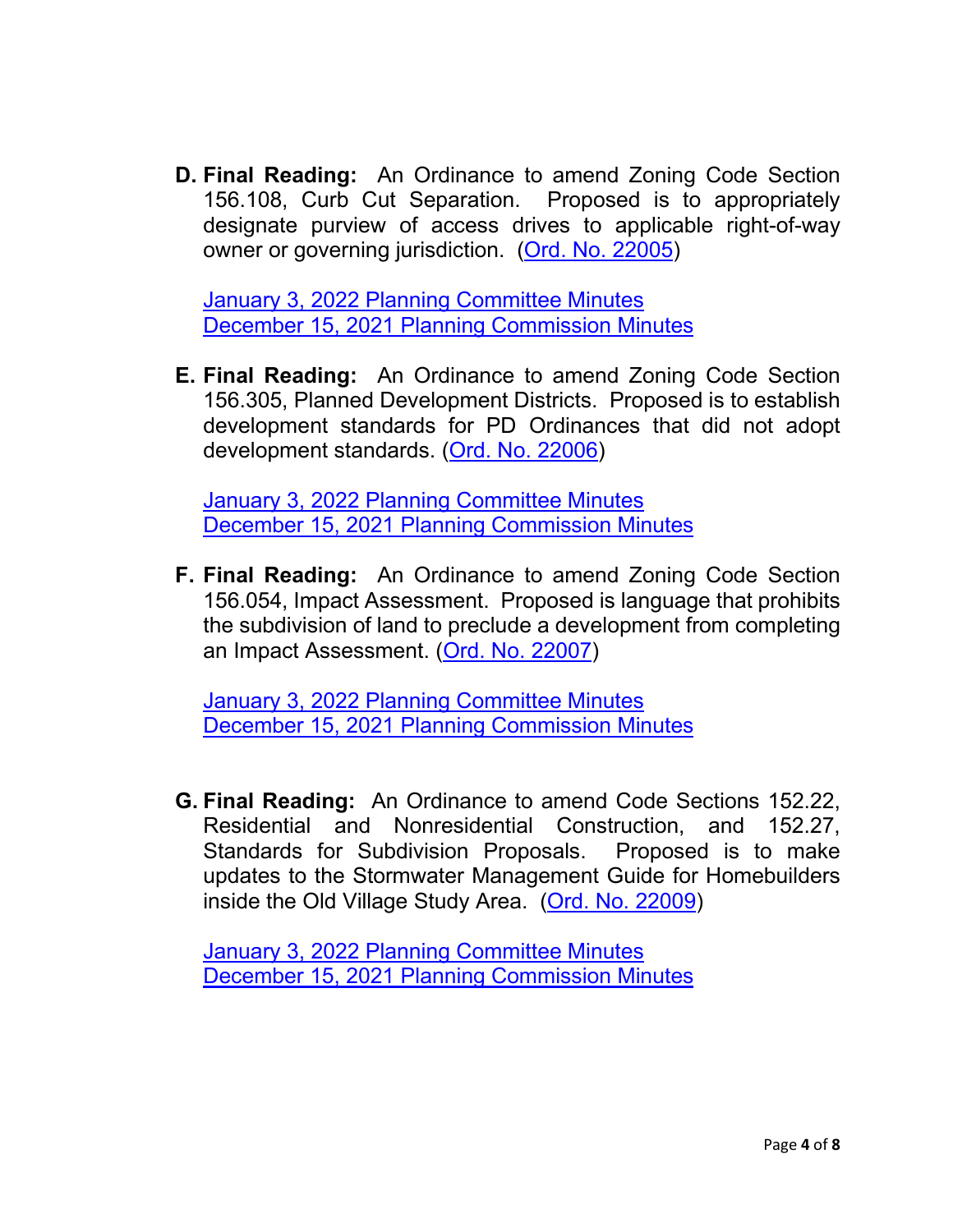#### **VIII. PLANNING**

# **A. NEW BUSINESS**

1. **First Reading:** An Ordinance providing for the annexation of an approximately 0.34 acre tract of land located at 1131 Louise Terrace. [\(Ord. No. 22011\)](https://www.tompsc.com/DocumentCenter/View/40399/Ord-No-22011)

[January 31, 2022 Planning Committee Meeting Minutes](https://www.tompsc.com/AgendaCenter/ViewFile/Minutes/_01312022-1141)

2. **First Reading:** An Ordinance to zone TH, Townhouse District, an approximately 0.34 acre tract of land located at 1131 Louise Terrace. [\(Ord. No. 22012\)](https://www.tompsc.com/DocumentCenter/View/40400/Ord-No-22012)

[January 19, 2022 Planning Commission Meeting Minutes](https://www.tompsc.com/AgendaCenter/ViewFile/Minutes/_01192022-1125) [January 31, 2022 Planning Committee Meeting Minutes](https://www.tompsc.com/AgendaCenter/ViewFile/Minutes/_01312022-1141)

3. **First Reading:** An ordinance providing for the annexation of an approximately 0.68 acre tract of land located at 1214 Chuck Dawley Boulevard. [\(Ord. No.](https://www.tompsc.com/DocumentCenter/View/40401/Ord-No-22013) 22013)

[January 31, 2022 Planning Committee Meeting Minutes](https://www.tompsc.com/AgendaCenter/ViewFile/Minutes/_01312022-1141)

4. **First Reading:** An Ordinance to zone AB, Areawide Business District, an approximately 0.68 acre tract of land located on Chuck Dawley Boulevard. Parcel is to be included in the BOD, Boulevard Overlay District. [\(Ord. No. 22014\)](https://www.tompsc.com/DocumentCenter/View/40401/Ord-No-22013)

[January 19, 2022 Planning Commission Meeting Minutes](https://www.tompsc.com/AgendaCenter/ViewFile/Minutes/_01192022-1125) [January 31, 2022 Planning Committee Meeting Minutes](https://www.tompsc.com/AgendaCenter/ViewFile/Minutes/_01312022-1141)

5. **First Reading:** An ordinance to rezone from R-1, Low Density Residential District, to AB, Areawide Business District, an approximately 0.16 acre tract of land located at 1214 Chuck Dawley Boulevard. Parcel is to remain in the Boulevard Overlay District. [\(Ord. No. 22015\)](https://www.tompsc.com/DocumentCenter/View/40403/Ord-No-22015)

[January 19, 2022 Planning Commission Meeting Minutes](https://www.tompsc.com/AgendaCenter/ViewFile/Minutes/_01192022-1125) [January 31, 2022 Planning Committee Meeting Minutes](https://www.tompsc.com/AgendaCenter/ViewFile/Minutes/_01312022-1141)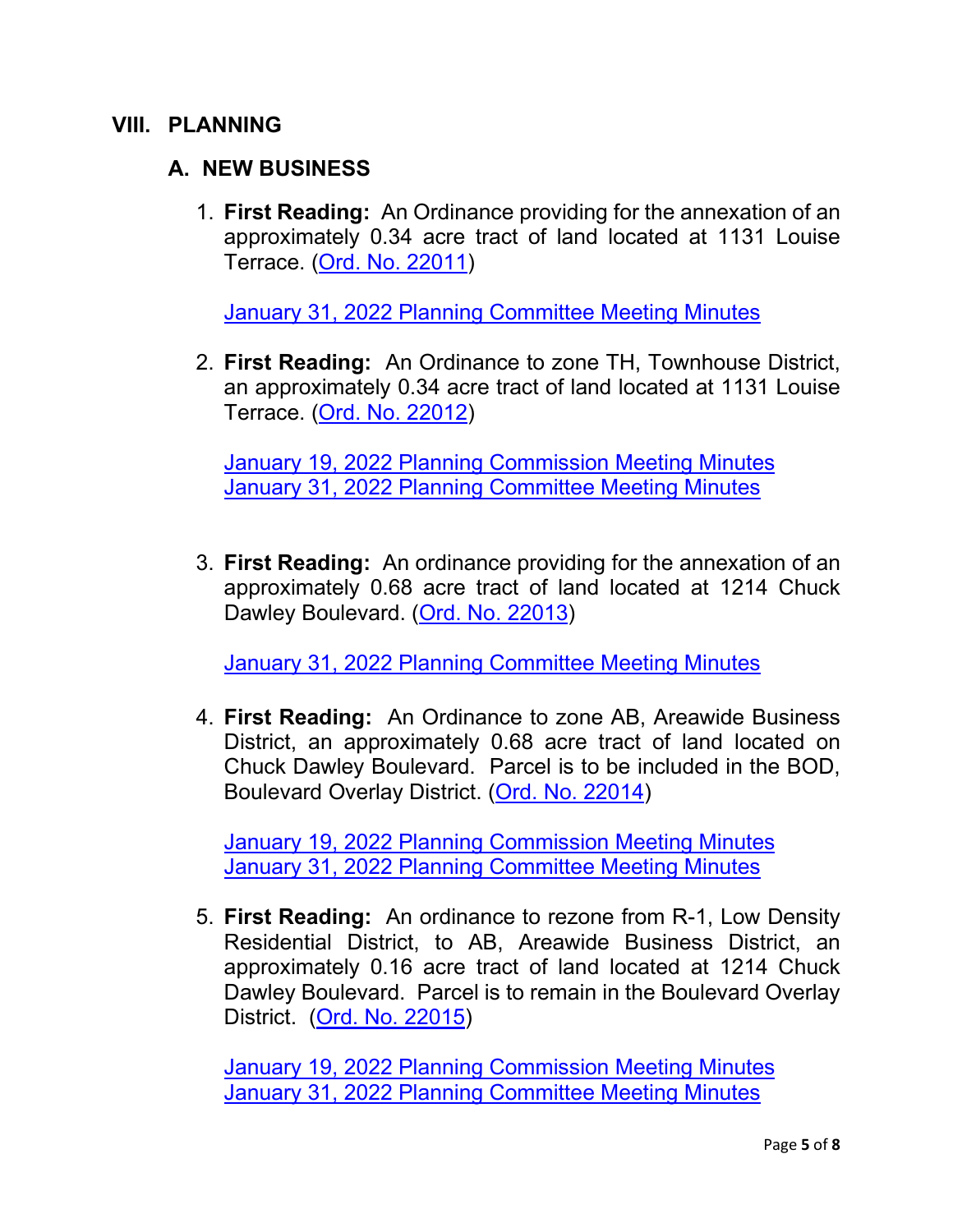6. **First Reading:** An Ordinance providing for a *Seventh Amendment* to Ordinance 11064, the Development Agreement by and between the Town of Mount Pleasant and CDM of Charleston, LLC (Carolina Park Development Agreement). [\(Ord.](https://www.tompsc.com/DocumentCenter/View/40395/Ord-No-22016)  [No. 22016\)](https://www.tompsc.com/DocumentCenter/View/40395/Ord-No-22016)

[January 19, 2022 Planning Commission Meeting Minutes](https://www.tompsc.com/AgendaCenter/ViewFile/Minutes/_01192022-1125) [January 31, 2022 Planning Committee Meeting Minutes](https://www.tompsc.com/AgendaCenter/ViewFile/Minutes/_01312022-1141)

7. **First Reading:** An Ordinance providing for a *Seventh Amendment* to the Carolina Park PD, Planned Development district Ordinance (Ord. R-13-90, as amended), pertaining to Exhibit B, entitled *Highway 17 Access.* Amendment proposes repealing Exhibit B and replacing it with new Exhibit showing new location for Access "F." [\(Ord. No. 22017\)](https://www.tompsc.com/DocumentCenter/View/40396/Ord-No-22017)

[January 19, 2022 Planning Commission Meeting Minutes](https://www.tompsc.com/AgendaCenter/ViewFile/Minutes/_01192022-1125) [January 31, 2022 Planning Committee Meeting Minutes](https://www.tompsc.com/AgendaCenter/ViewFile/Minutes/_01312022-1141)

8. **First Reading:** An Ordinance to amend Zoning Code Sections 156.313 and 156.433. Proposed is to clarify certain on-street parking provisions to comply with SCDOT standards and to clarify Historic District Preservation Commission Procedures. [\(Ord. No. 22018\)](https://www.tompsc.com/DocumentCenter/View/40396/Ord-No-22017)

[January 19, 2022 Planning Commission Meeting Minutes](https://www.tompsc.com/AgendaCenter/ViewFile/Minutes/_01192022-1125) [January 31, 2022 Planning Committee Meeting Minutes](https://www.tompsc.com/AgendaCenter/ViewFile/Minutes/_01312022-1141)

9. **First Reading:** An Ordinance to amend Zoning Code Sections 156.201, Bufferyards. Proposed are procedural revisions to review requirements and approval process of Vision Corridors in Critical Line Buffers on residential lots. Also is a provision to allow improvements associated with Mount Pleasant Way as indicated in its Master Plan. [\(Ord. No. 22019\)](https://www.tompsc.com/DocumentCenter/View/40396/Ord-No-22017)

[January 19, 2022 Planning Commission Meeting Minutes](https://www.tompsc.com/AgendaCenter/ViewFile/Minutes/_01192022-1125) [January 31, 2022 Planning Committee Meeting Minutes](https://www.tompsc.com/AgendaCenter/ViewFile/Minutes/_01312022-1141)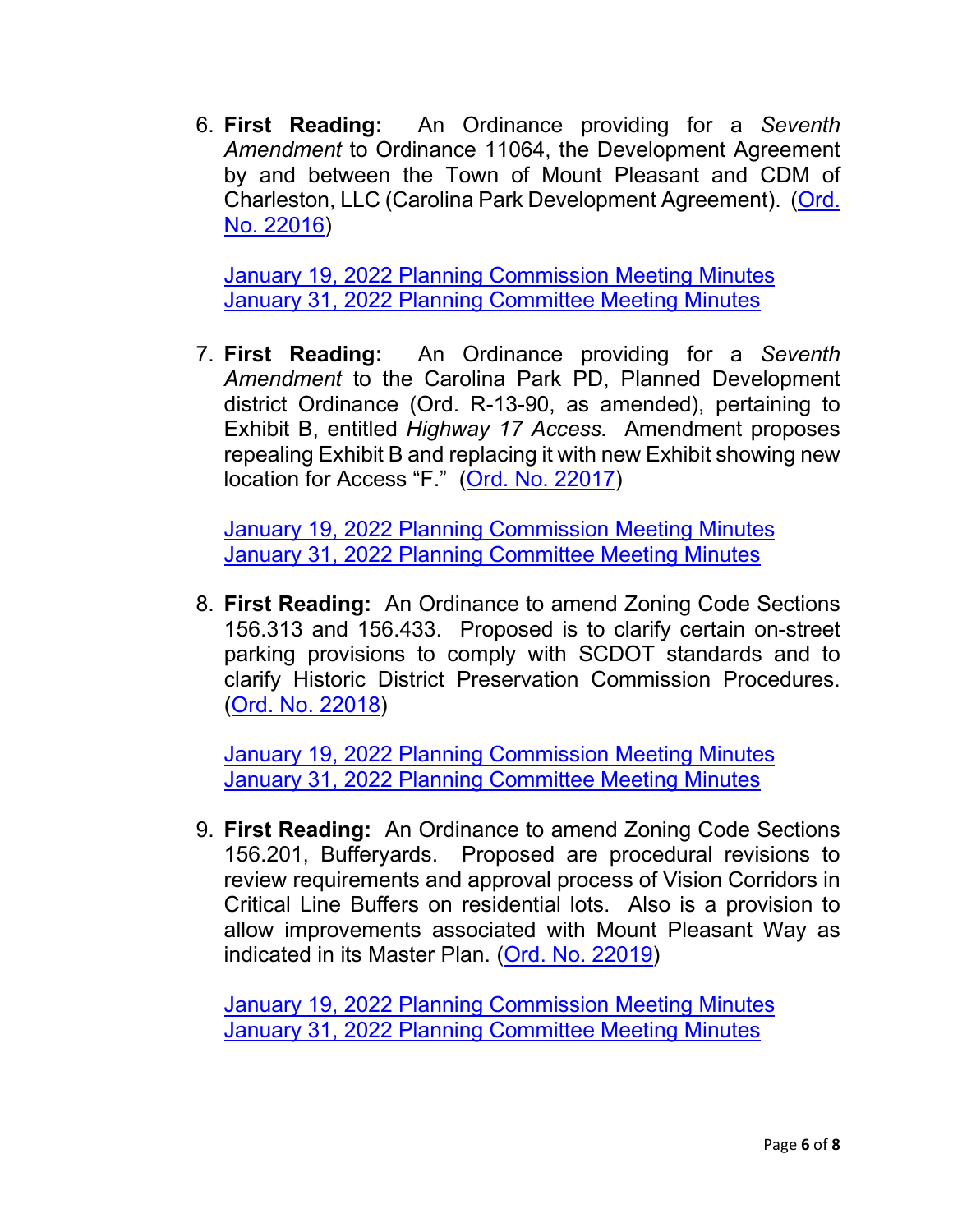10. Discussion regarding consideration to amend Zoning Code Section 156.171, Schedule of Off-Street Parking Requirements.

[January 19, 2022 Planning Commission Meeting Minutes](https://www.tompsc.com/AgendaCenter/ViewFile/Minutes/_01192022-1125) [January 31, 2022 Planning Committee Meeting Minutes](https://www.tompsc.com/AgendaCenter/ViewFile/Minutes/_01312022-1141)

# **B. OLD BUSINESS**

1. **Final Reading:** An Ordinance amendment to repeal Zoning Code Section 156.318, Boulevard Overlay District, and to relocate determined design standards within other various code sections, including 156.201, 156.310, 156.174, 156.102, 156.173, 156.108, 156.303 and 156.304. [\(Ord. No. 22004\)](https://www.tompsc.com/DocumentCenter/View/40081/Ord-No-22004)

[January 3, 2022 Planning Committee Minutes](https://www.tompsc.com/AgendaCenter/ViewFile/Minutes/_01032022-1123) [December 15, 2021 Planning Commission Minutes](https://www.tompsc.com/AgendaCenter/ViewFile/Agenda/_12152021-1099)

2. **Final Reading:** An Ordinance to amend Zoning Code Sections 156.325, Principal Use Table, and 156.326, Principal Use Conditions to make Hotels and Boutique Hotels a Conditional Use subject to defined conditions based on location and the Comprehensive Plan Future Land Use Map. [\(Ord. No. 22008\)](https://www.tompsc.com/DocumentCenter/View/40075/Ord-No-22008)

[January 31, 2022 Planning Committee Meeting Minutes](https://www.tompsc.com/AgendaCenter/ViewFile/Minutes/_01312022-1141) [January 3, 2022 Planning Committee Minutes](https://www.tompsc.com/AgendaCenter/ViewFile/Minutes/_01032022-1123) [December 15, 2021 Planning Commission Minutes](https://www.tompsc.com/AgendaCenter/ViewFile/Agenda/_12152021-1099)

#### **IX. [COMMITTEE](https://www.tompsc.com/agendacenter) ACTION ITEMS**

#### **Health, Recreation, & Events**

Approval of the 2022 Blessing of the Fleet Beneficiaries

# **X. COUNCIL BUSINESS**

#### **A. New Business**

There are no items for Council New Business